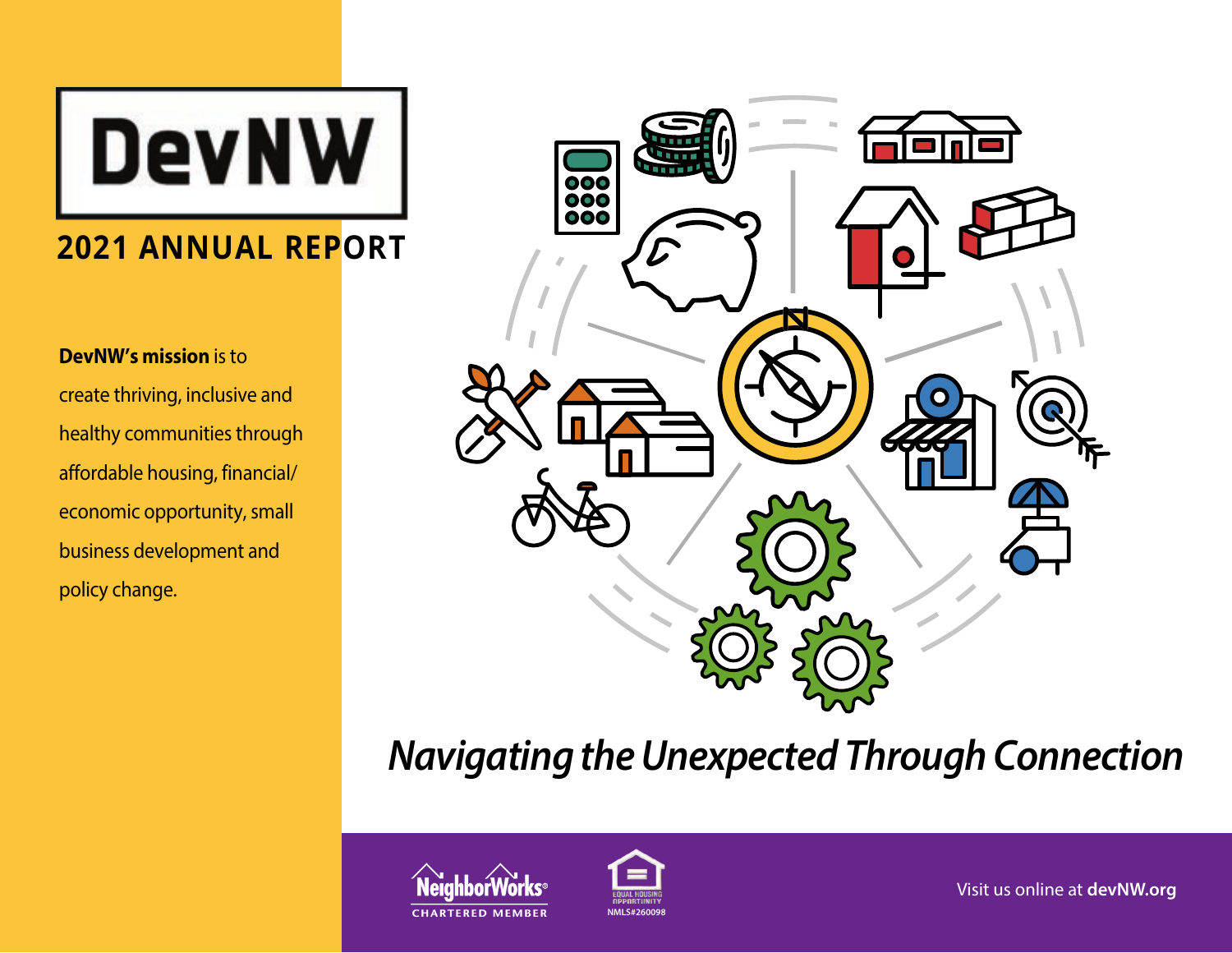

*Emily Reiman Chief Executive Officer*

# **8,343** Program Recipients



**54** Staff in **1996** Offices in Salem, **4** Offices in Salem, Corvallis, Springfield, Oregon City

**7** Counties: Lane, Linn, Benton, Lincoln, Marion, Polk, Clackamas



# **2021 was another year that demanded extraordinary resilience from so many.**

At DevNW, we remained focused on helping our communities respond to the challenges of COVID and the 2020 wildfires. We worked to ensure that renters and homeowners got the help they needed to catch up on back payments or rebuild their homes, small business owners had the tools they needed to rebuild from COVID, and Oregon families with lower incomes (whether impacted by COVID or not) could still work toward goals for financial stability, homeownership, college, or other dreams. Knowing that the impacts of the last two years have only added to the daunting hurdles facing Oregon families, we worked to better integrate our programs and services, so that no matter what combination of resources someone needs to reach their goal, they have it within reach. **In this report, you will see how DevNW clients utilized our integrated programs and connections to community resources to carve their path to housing and financial success.**

In 2021, DevNW also took the opportunity to look ahead, to a space when COVID wouldn't dominate our time and resources, and we could return to realizing the vision of our 2019 merger. We received funding for three affordable housing development projects and

broke ground on a fourth – totaling almost 100 units – while continuing to build our future pipeline. We significantly increased our advocacy efforts in Salem, knowing that systems of injustice need policy solutions. And, we doubled-down on our work to become a culturally-responsive organization, so that our future growth is aligned with our commitment to dismantling historic disparities in housing, asset building, health, and business development.

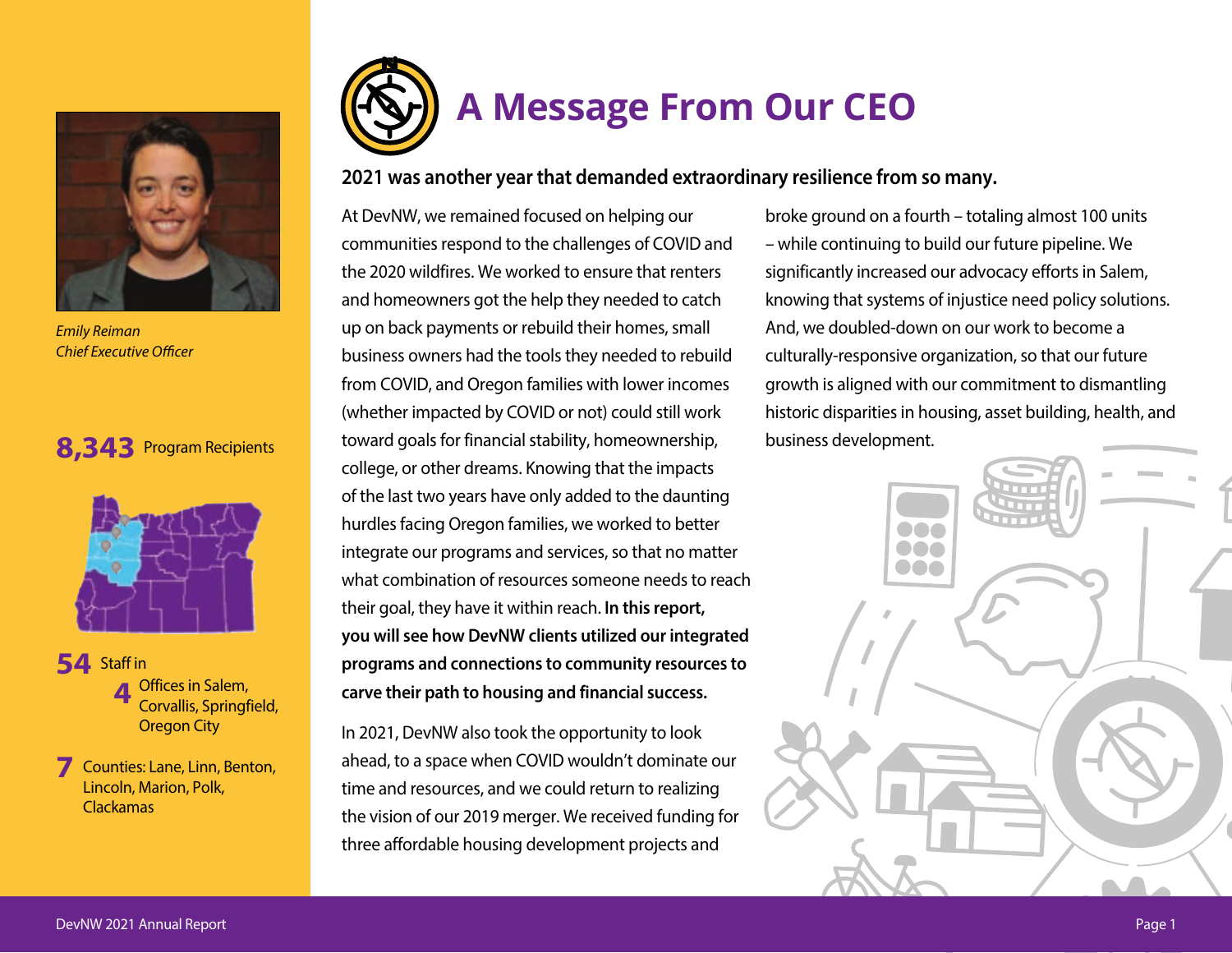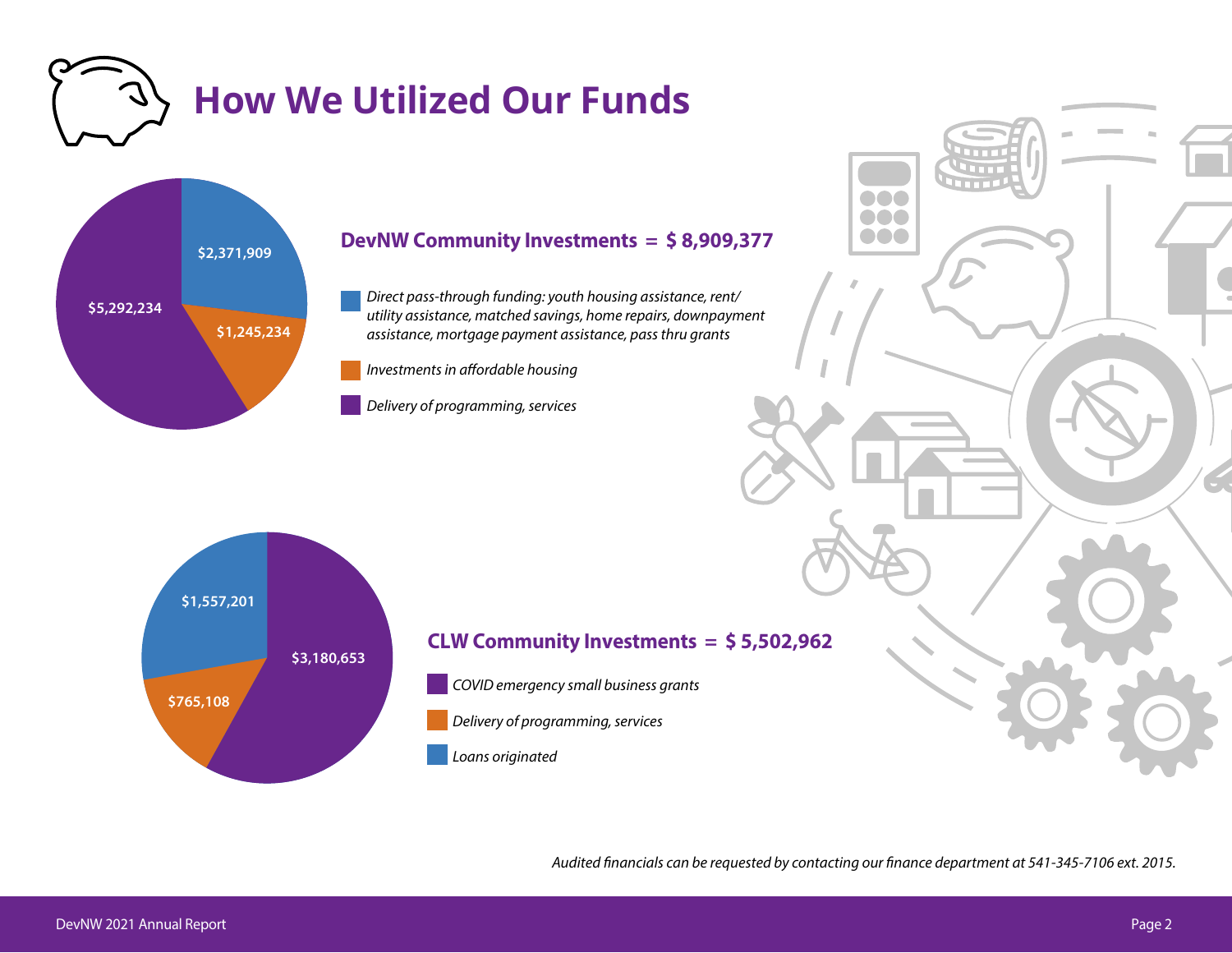# **Advocacy**

Inequitable public policies perpetuate and deepen inequalities in wealth, housing, small business development, health, opportunity, and access to resources (financial, political, and social). We set a policy agenda prioritizing identity groups that have been historically marginalized, including Black, Indigenous, and/or People of Color (BIPOC), women, individuals and families with low incomes, and rural entrepreneurs. To increase our commitment to policy change, DevNW hired a lobbyist for the first time in 2021.



# **POLICY WINS**

# **Statewide Foreclosure Moratorium – Reinstated in 2021**

At the height of the pandemic, more than 110,000 Oregon homeowners were behind on their mortgage. DevNW was a lead partner in crafting and passing the statewide foreclosure moratorium during both 2020 and 2021.

# **Oregon Individual Development Account (IDA) Tax Credit Extended Six Years**

The IDA Initiative is a matched savings program to help people with low incomes build savings toward the purchase of a home, a small business, education or transportation. DevNW helped successfully advocate for the IDA tax credit to be extended for six years, and \$7 million in funding was committed to address funding gaps.

# **\$10M in New Funding for BIPOC, Women, and Rural Entrepreneurs**

BIPOC, women, and rural entrepreneurs face barriers in lending, in part because they have faced systemic barriers to building generational assets that could now be used as collateral. Community LendingWorks, was a lead partner in passing \$10 million in new funding that will help community-based lenders provide lower-cost, lower-collateral micro and small business loans.

*Affordable Housing Summit participants in front of Capitol Building, Oct. 2021, including residents and employees of DevNW. (Photo courtesy of Residents Organizing for Change.)*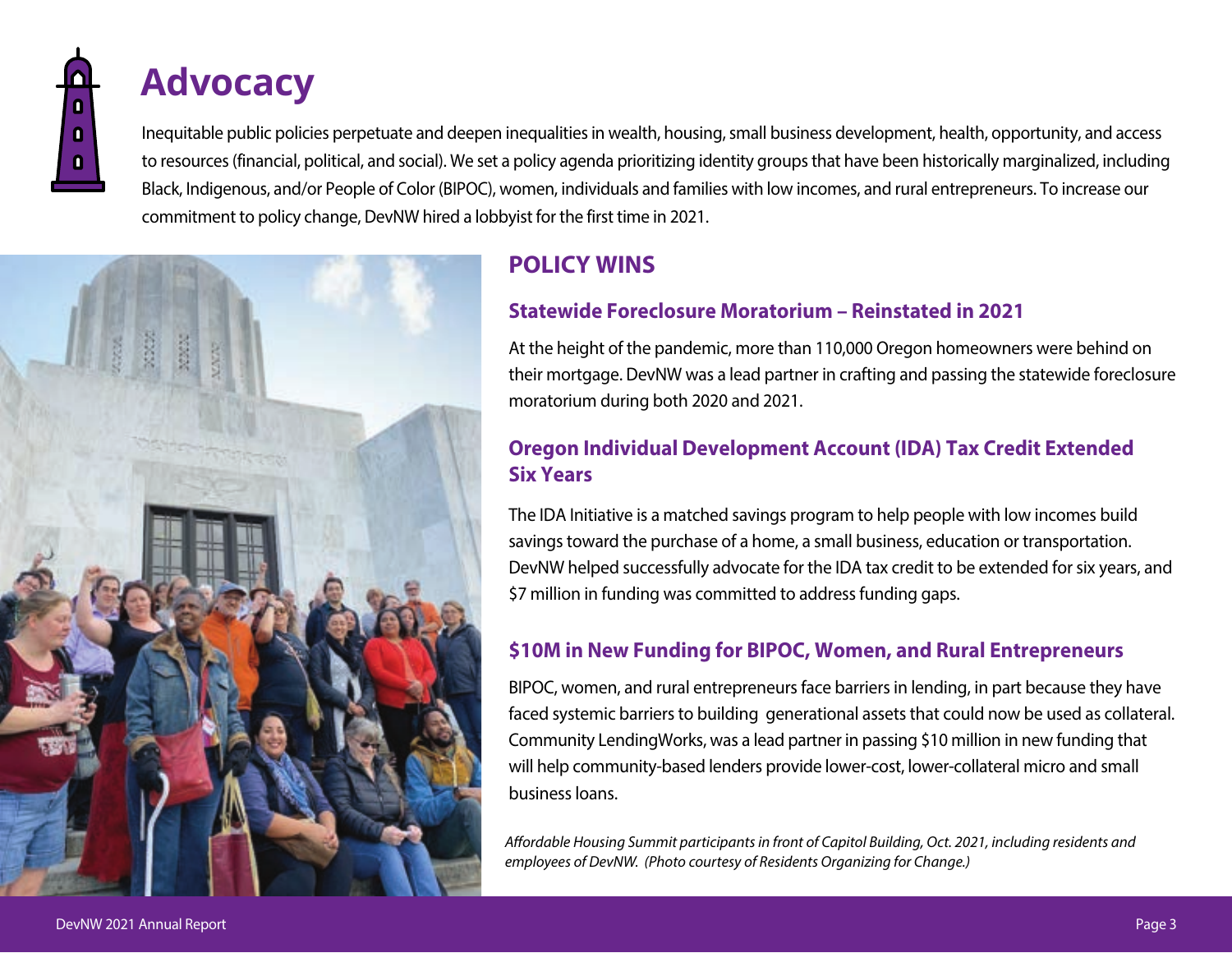

**The pandemic's impacts, including lost employment, reduced income, escalating housing costs, and reduced or expired social safety nets challenged Oregonians throughout 2021.**

We offer a full spectrum of housing, financial capability education and counseling, and homeownership services in English and Spanish to provide households with low- to moderate-incomes with the information, support, and tools to build assets and reach long-term financial stability. Wherever possible we offer financial resources, including individual development (5:1 matched savings) accounts, downpayment assistance, and credit builder loans that further our clients' ability to set and achieve financial goals.

# **Client Determination Pays Off**

It was an exciting day in November 2021 when one of our long-term clients, Christy S. learned that her student loan debt would finally be forgiven. She had made 120 payments over 12 years and worked 17 years with a qualifying employer. There were many twists and turns in the process, but Christy's determination and hard work, along with resources and guidance provided by DevNW's dedicated Financial Wellbeing counselors, positioned her to qualify for the Public Service Loan Forgiveness program. The initial total of her loan forgiven was \$119,610.44, followed by a refund for 19 overpayments.

Christy's good news does not end here! Buying a home had always been a dream, but like many, she worried that her student loan debt would be a barrier for mortgage loan qualification. After attending DevNW's Homebuying Foundations class, she learned that she could qualify for a mortgage loan, even with her student loan debt. Working with a DevNW Asset Building Specialist, she qualified for another wealth-building tool: Downpayment Assistance.

**In 2020, Christy S. bought her first home, and since 2021 she has no more student loan payments.**

## **PROGRAM HIGHLIGHTS**

| Financial Education courses  553 households |             |
|---------------------------------------------|-------------|
|                                             | 180 youth   |
| <b>Financial Wellbeing counseling </b>      | 743 clients |
|                                             | 89 clients  |
| Homebuyer Education courses 483 households  |             |
|                                             |             |
| Wildfire recovery services                  | 91 clients  |

*Christy's experience was one of the reasons we decided to offer student loan counseling as a separate service. Each case can be quite complex, and borrowers are often misinformed.*

— Joanne Di Paola, Asset Building Specialist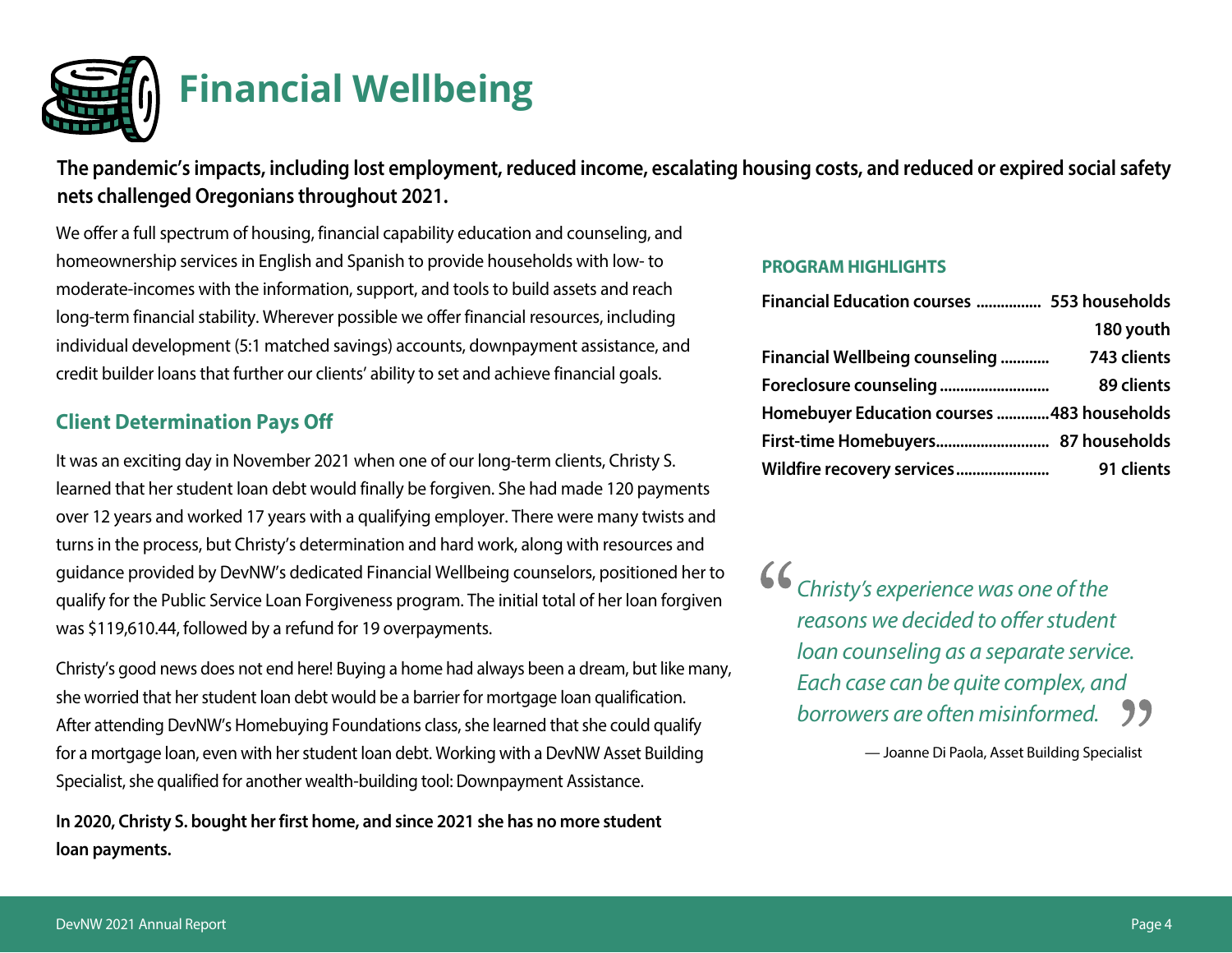

# **DevNW's Real Estate Development (RED) team took a big leap forward in 2021, advancing multiple homeownership and rental projects across our region.**

With nearly \$7M in public funds awarded, these new projects will create affordable homes for diverse communities throughout our service area.

# **Community Land Trust Projects for Homeownership**

In 2021, DevNW completed its Keener Place project in Florence, providing 12 new Community Land Trust (CLT) homes. We believe CLTs provide long-term, affordable assets and homeownership opportunities for families and communities. In December 2021, DevNW broke ground on two CLT projects that will provide 40 new homes in Eugene, and 11 new homes in Corvallis. We continue to make progress on a Clackamas County CLT project that will add 10 new homes in the Portland Metro Area, and a site in Salem that will provide 24 new homes. Including the 18 homes already built and sold in Cottage Grove and Florence, DevNW will add a total of 103 new affordable homes to Oregon's housing market.

*Homeownership is the single best way for families with low or moderate incomes to build generational wealth.*

— Emily Reiman, CEO of DevNW



*Twelve new "cottage cluster" style CLT homes completed in Florence.*

CLTs are a unique form of

homeownership. The land is legally separated from the home and held in trust by a nonprofit, creating opportunities for homeownership by buyers with low to moderate incomes and ensuring housing affordability for future buyers.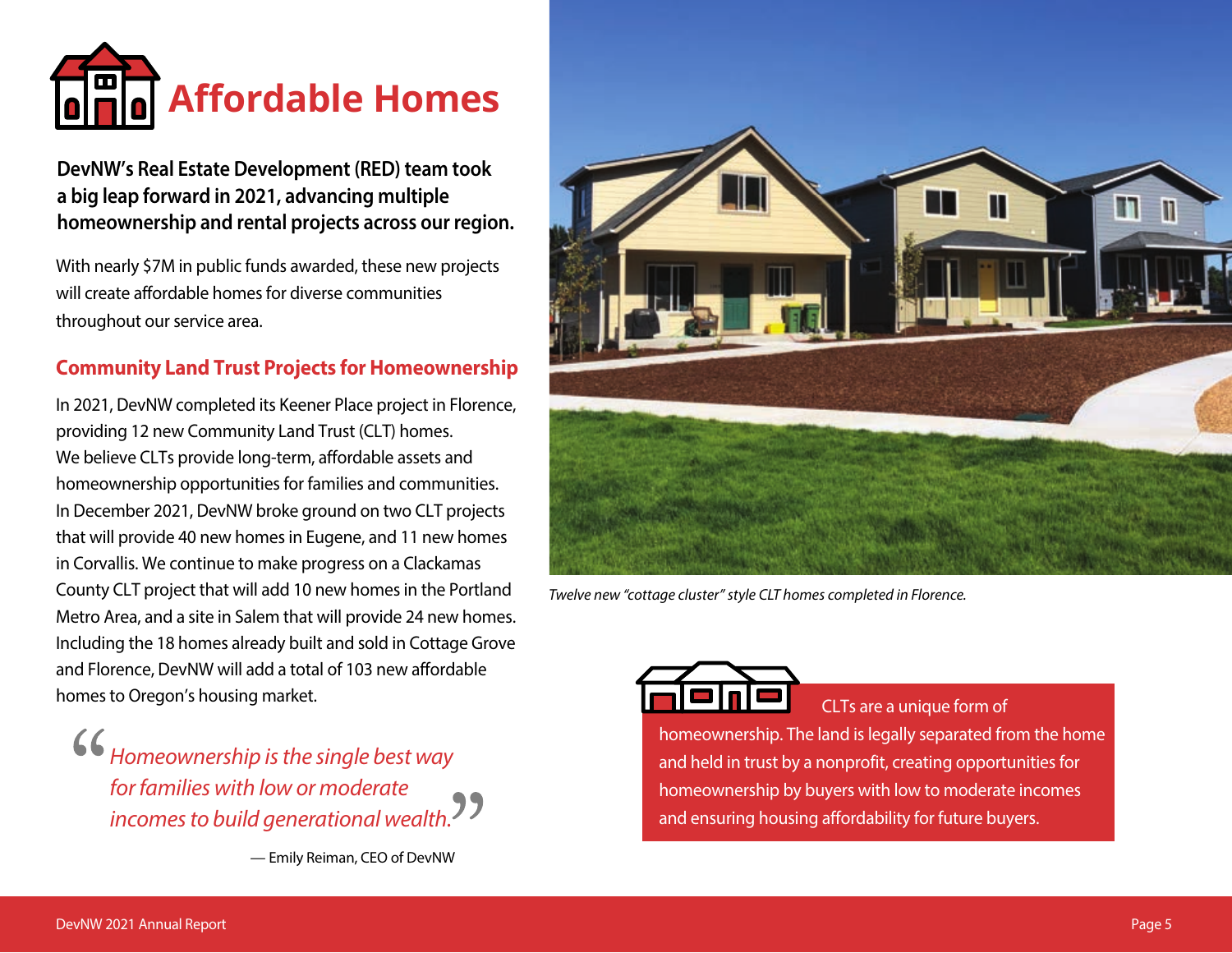

*DevNW staff and general contractor, Jake Shafer of Stonewood Construction, review site plans for Nelson Place CLT in Eugene.*



# **Affordable Rentals**

DevNW also builds, owns, and manages affordable rental properties. In 2021, the RED team received funding to expand the rental complex at Polk Street Apartments in **Eugene,** which will add 12 affordable housing units for youth aging out of foster care and other youth experiencing homelessness, ages 16-24.

The Evergreen project in **Salem** will provide 18 units of affordable housing with nine permanent supportive housing units for veterans. Our partnership with Mid-Willamette Valley Community Action Agency will refer veterans from their transitional housing programs.

# **PROGRAM HIGHLIGHTS**

|                                                   | \$6,830,000            |
|---------------------------------------------------|------------------------|
|                                                   |                        |
|                                                   | <b>11 in Corvallis</b> |
|                                                   | 2 BIPOC                |
|                                                   | 2 first-time           |
|                                                   | 3 single moms          |
|                                                   | 5 entering retirement  |
| <b>PROJECT FUNDING SECURED IN 2021, BY COUNTY</b> |                        |
|                                                   |                        |
|                                                   |                        |
|                                                   |                        |

**Marion County........................................................ 18 rental units**

**.............................................................................and 24 CLT homes**

**.............................................................................and 40 CLT homes**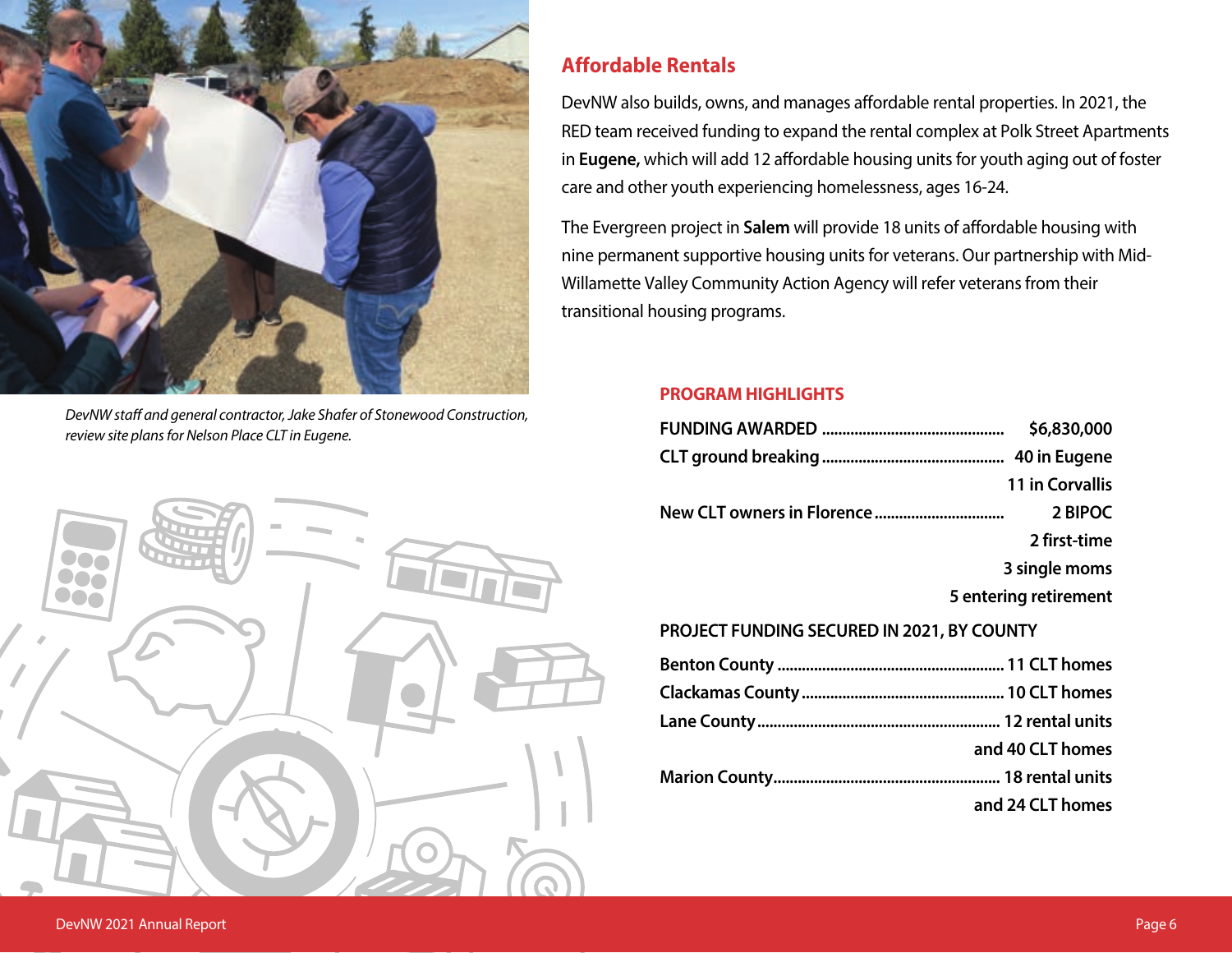

**We believe that access to funds and financial services to both build and maintain assets is critical to the wellbeing and vitality of individuals, families, small businesses, and our whole community.** 

DevNW works to make funds more accessible to everyone, especially people who have been historically excluded from transformative financial tools.

# **DevNW Program Areas Collaborate for Increased Disaster Recovery Response**

DevNW's Home Repair Program provides silent second loans for necessary home repairs to homeowners with low- to moderate-incomes in Linn, Benton, and Lincoln Counties; allowing them to protect their greatest asset, remain safely in their home, and age in place.

In June 2021, staff from DevNW's Wildfire Recovery Program and Home Repair Program teams, joined forces in assisting a 96-year-old woman who lost her home in the Echo Mountain Fire. Insurance covered the purchase of a replacement home, but not all the repairs necessary to make the property liveable and safe. Using revolving loan funds for Lincoln County, our Home Repair team helped this survivor with septic tank and drain restoration, replacement of an electric pole that had burned to the ground, electric service reconnection, and rebuilding the back and front door entries to improve access. After completion of this project, our client—whose strength and resilience makes her the real hero of this story—was able to return to her home by December 2021.

Collaboration across DevNW program areas has a multiplier-effect. Clients gain access to staff expertise and financial tools, strengthening everyone's ability to respond to unexpected life events.

# **We are stronger together.**

## **PROGRAM HIGHLIGHTS**

### **HOME REPAIR**

|                                              | -20 |
|----------------------------------------------|-----|
| Projects completed (including 2020 rollover) | 24  |

## **INDIVIDUAL DEVELOPMENT ACCOUNTS (IDA**)

|                                                  | 120 |
|--------------------------------------------------|-----|
|                                                  |     |
| New savers enrolled (nearly doubled since 2020!) | 140 |

# **DOWNPAYMENT ASSISTANCE (DPA)**

| 31 |
|----|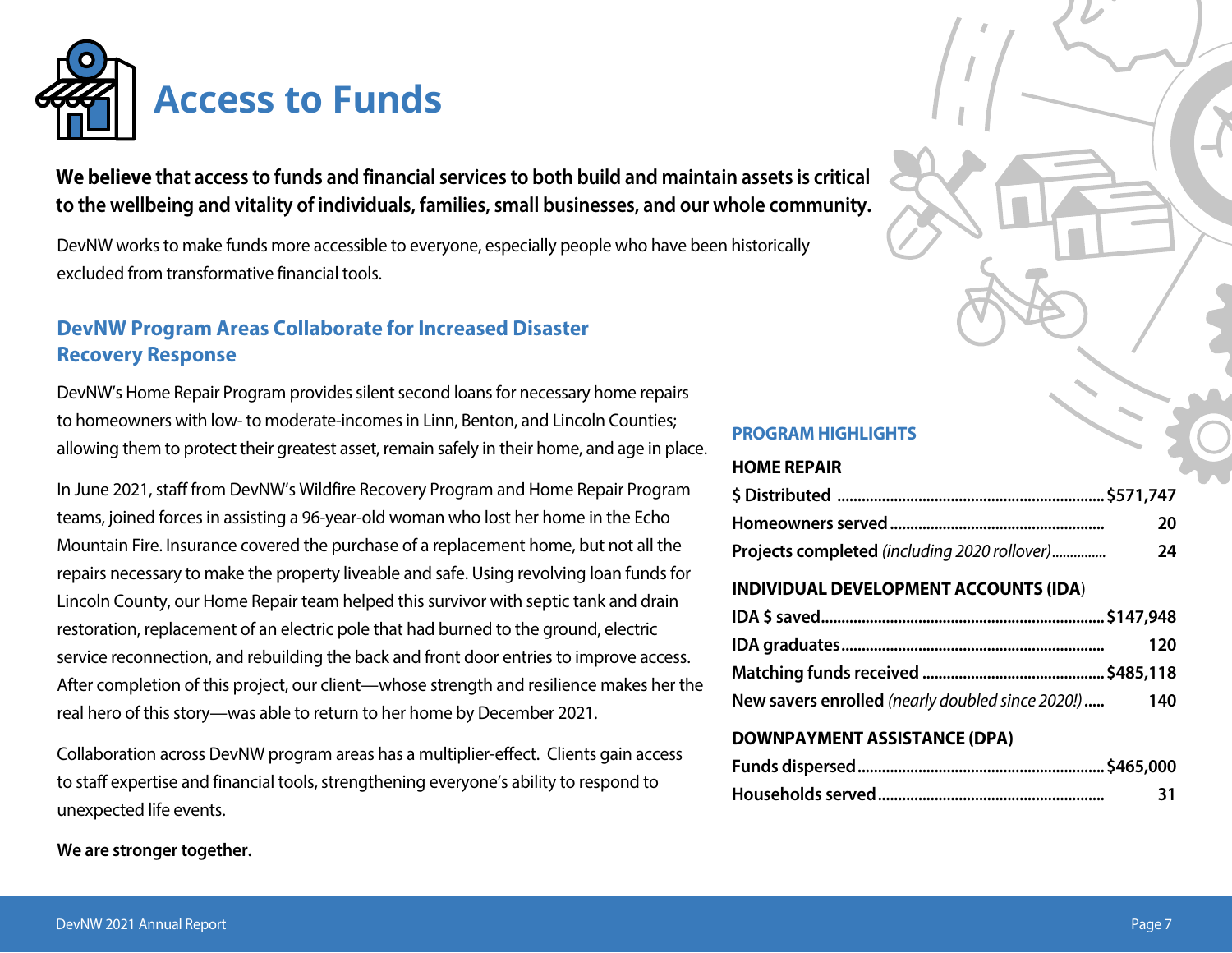

This home was completely destroyed during the Holiday Farm Fire of 2020 in Lane County. Although insurance funded a replacement home for the survivor, she was unable to afford a deck rebuild. By working with a team member of DevNW's Wildfire Recovery Program, she accessed funds for the project through the Unmet Needs Roundtable, Oregon Dept. of Human Services, and The Rotary Club of Eugene. The deck and handrails (replaced with fire-wise materials) provide an extension of living space. Recently, the survivor shared with us the importance of the deck as even, stable ground where she could walk while recovering from a stroke experienced soon after moving into her new manufactured home. *(Photo by Sarah Coulter).*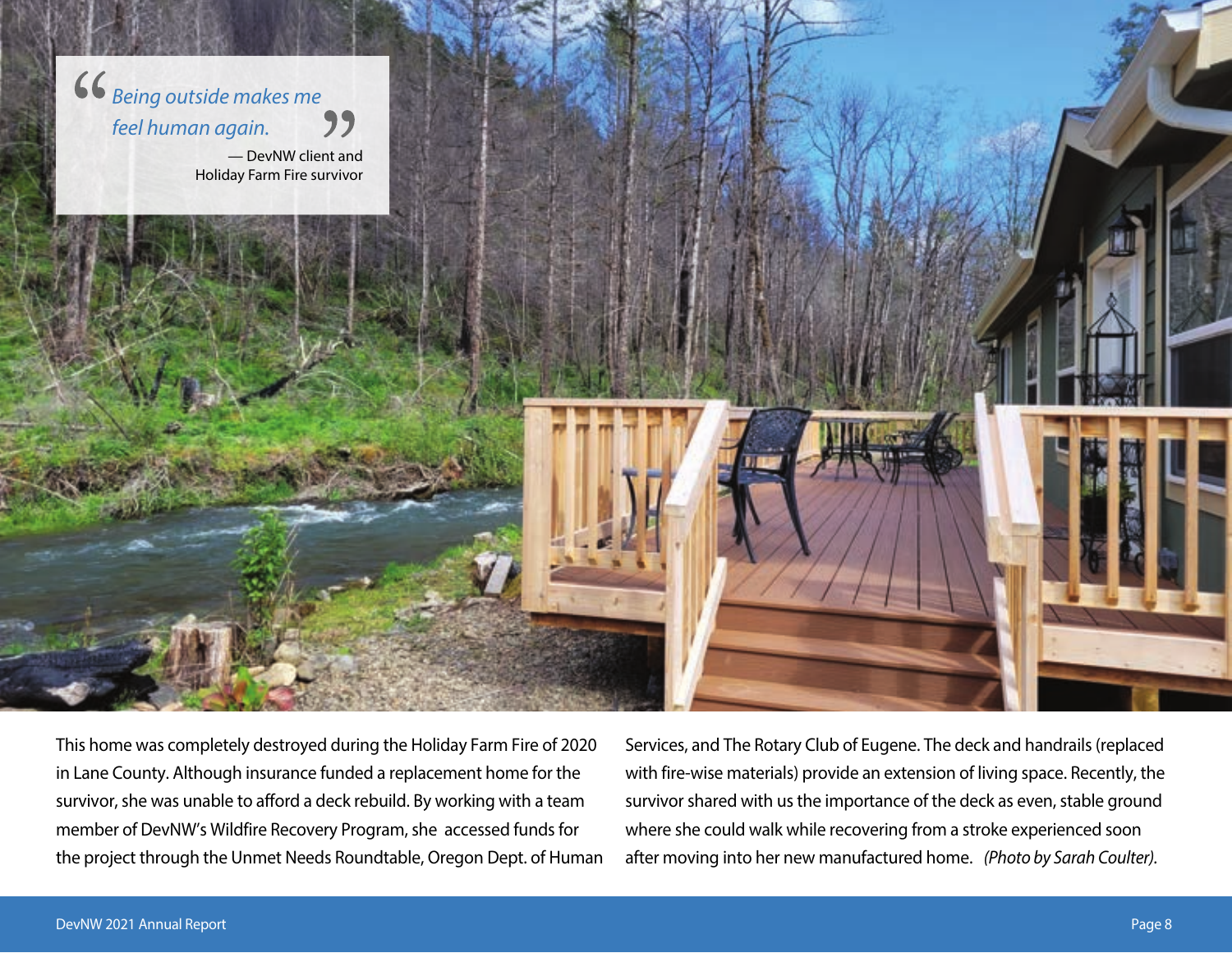

# **Community LendingWorks**

# **Mission: To provide access to capital, credit, and asset building financial products that help develop strong, healthy people and communities.**

DevNW's affiliate lender, CLW, was founded in response to demand for accessible and affordable loan products. As a certified Community Development Financial Institution (CDFI), CLW continues to develop new lines of lending.



*View of entrance to Lazy Days Mobile Home Park from McKenzie Highway looking north only months after the Holiday Farm Fire destroyed the entire park, top. View of park from hilltop above park looking south onto McKenzie Hwy, after being cleared of all burned structures and trees, bottom left. Remnants of several manufactured homes prior to ODOT cleanup, bottom right. (Photos Courtesy of Homes for Good.)*



**Lazy Days Mobile Home and RV Park, in Blue River, was completely destroyed by the Holiday Farm Fire in 2020.** A little over a year later, Homes for Good (Lane County's housing authority) purchased an 8-acre portion of the mobile home park to address inequitable access to high quality housing in low-income rural communities – a problem made worse by the state's deepening housing crisis and the devastating Labor Day wildfires. Seeing the need throughout the state, CLW piloted a loan product for affordable housing development. Affordable homeownership and new manufactured housing developments are underserved by banks and CDFIs in Oregon. Today, CLW provides loans for affordable housing development, limited to nonprofit developers for projects that include at least 60% of units for families with incomes below 80% area median income. A loan from CLW's new loan program helped Homes for Good buy the Lazy Days Mobile Home and RV Park. **The project will provide a resilient and environmentally responsible residential park with 21 Manufactured or Modular Homes and 5-10 spaces for Tiny Homes or RVs as long-term rental spaces for community members with low incomes.** 

# **PROGRAM HIGHLIGHTS**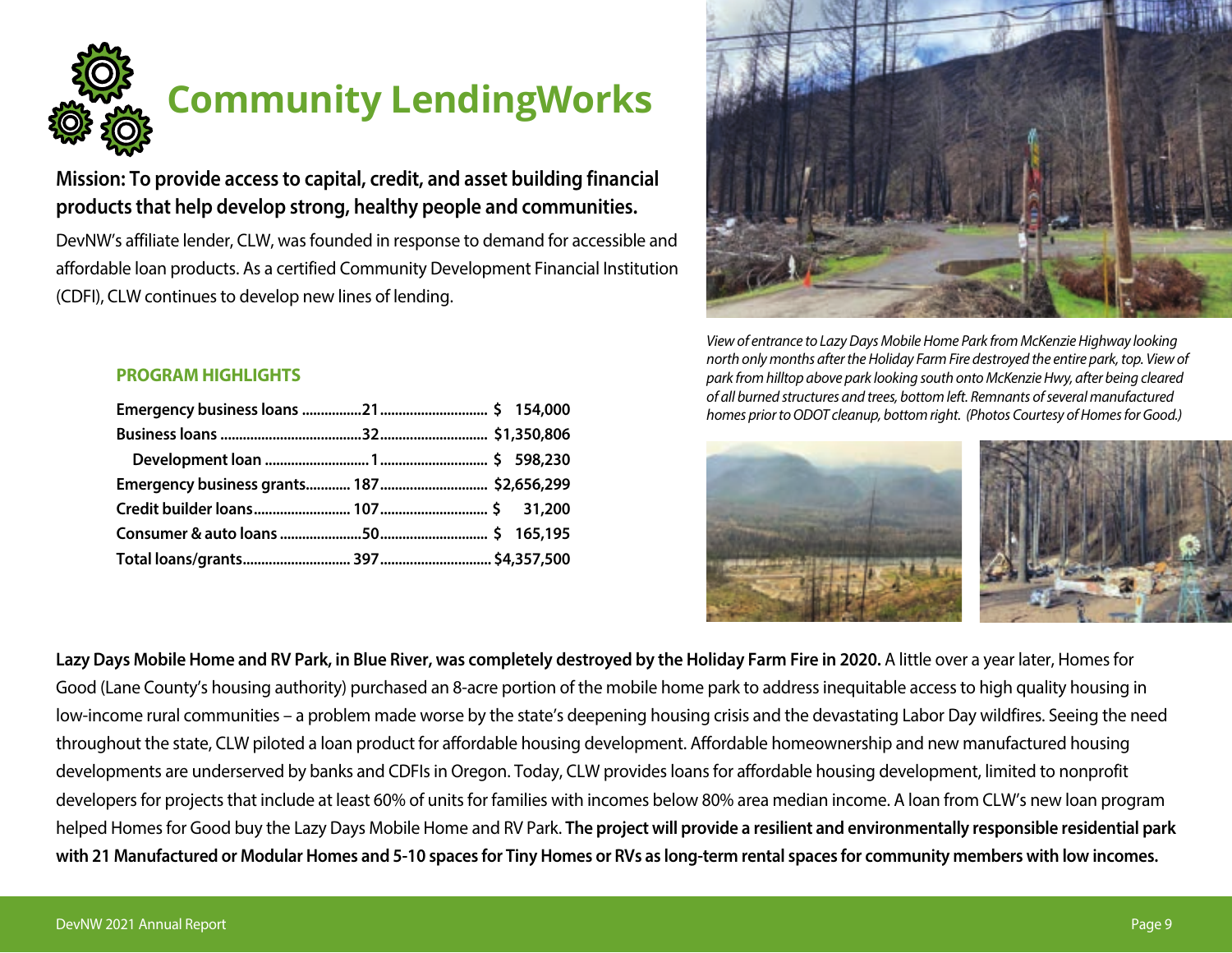

**Throughout 2021, residents reported overwhelmingly on the need for continued rent and utility assistance to reduce debt burden and maintain housing stability and safety.**

DevNW's residents—unaccompanied youth, adults, families with children, seniors, the disabled, and veterans—have been disproportionately impacted by the economic and health crises brought about by COVID-19. Throughout 2021, all members of our rental communities navigated the challenges of significantly reduced income and decreased access to critical supports including food, healthcare, medications and mental health resources. Our strong connection to residents has positioned us well to help households meet the challenges of COVID-19 head-on. From rent and utility assistance to fresh produce, healthcare resources, or social events, our Community Health Workers (CHW) and Housing Navigators provide needed connection in times of crisis and prosperity.

## **PROGRAM HIGHLIGHTS**

|                                                    | 410 |
|----------------------------------------------------|-----|
| Totals residents and youth in affordable housing   | 994 |
| Rental and utility assistance distributed\$391,027 |     |

*Gardening in the spring has been a great way to get to know my neighbors better. It gives me a reason to get out of my apartment unit frequently and spend time in the community.*

— DevNW Resident Gardener

*A Community Health Worker in Corvallis delivers plant starts to the Leonard Street Community Garden at DevNW's Tunison neighborhood properties. Onsite community gardens established at three DevNW properties increase resident food security, help to alleviate stress, and strengthen community through shared social activities.*

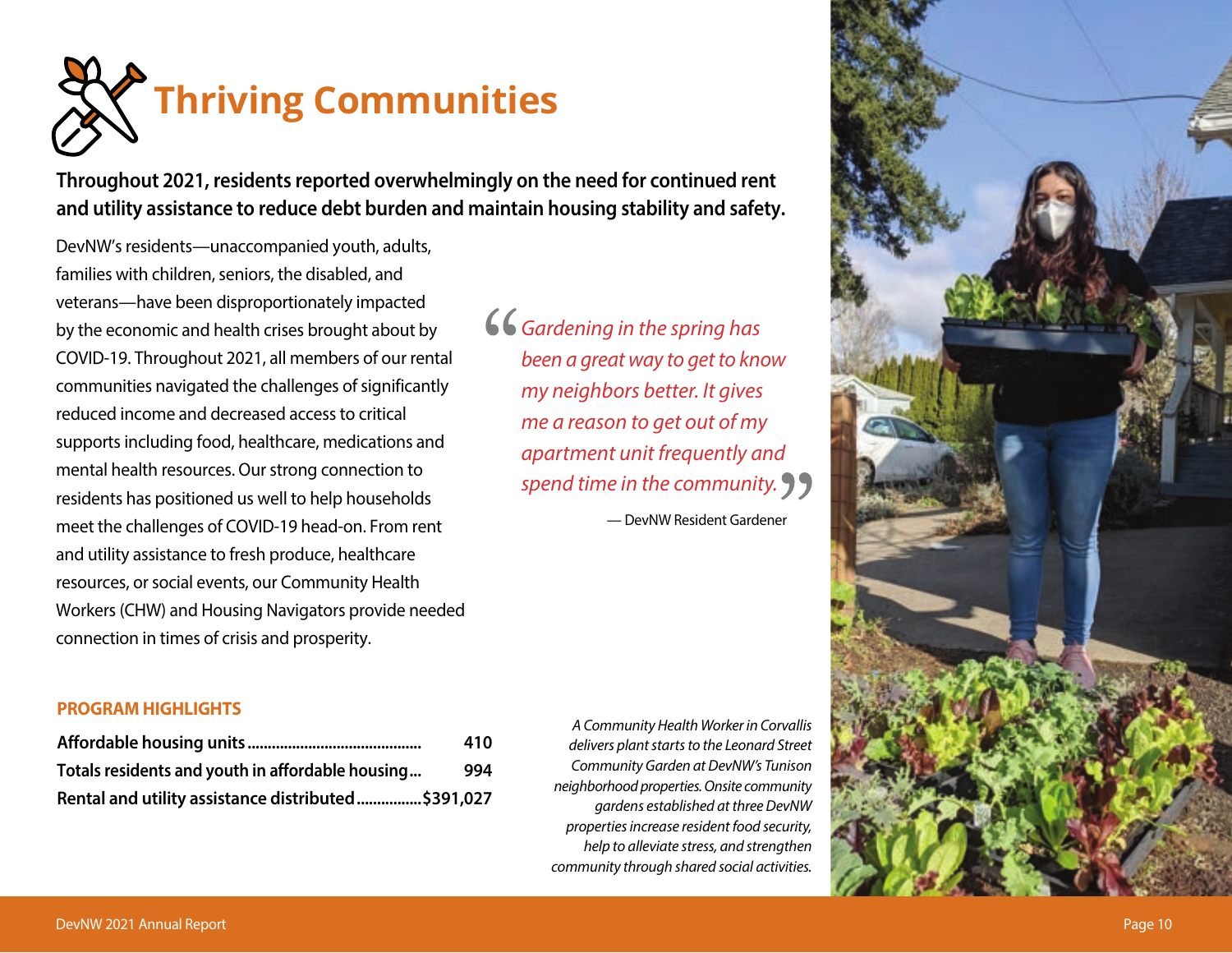# **Linn-Benton Counties: Affordable Rental Properties**

DevNW's CHWs provide essential Resident Services to 883 residents in 384 units of affordable housing in Linn and Benton counties. These services mitigate the challenges associated with accessing fragmented social services and provide the foundation for individual, family, and community wellbeing and stability. In 2021, two full-time CHWs provided trauma-informed response to emergent resident needs, such as housing stabilization, eviction prevention, food security, and healthcare resource navigation.

# **LINN-BENTON PROGRAM HIGHLIGHTS**

| Households engaged in onsite community gardening 110             |    |
|------------------------------------------------------------------|----|
|                                                                  |    |
| <b>Residents receiving COVID vaccinations and</b>                |    |
|                                                                  | 46 |
| Residents assisted in rental/utility assistance applications  47 |    |



# **Clackamas County: Youth Housing Initiative**

DevNW began supporting youth at risk of, or experiencing homelessness in Clackamas County in 2019, and has contributed substantially to the community's collective ability to prevent youth homelessness. Community connections made by DevNW's Health and Housing Navigators provide supportive assistance to ensure youth participants' ongoing housing stability.

# **CLACKAMAS PROGRAM HIGHLIGHTS**

|                                                  | 73 individuals |
|--------------------------------------------------|----------------|
| Youth on waitlist, receiving supportive services |                |
| until housing becomes available 50 individuals   |                |

# **Lane County: Polk Street Apartments**

DevNW opened Polk Street Apartments in 2015 as the first of its kind housing, for at-risk youth (16-24 years old) who have exited Oregon's foster care system.

Former foster youth are at high risk of housing and financial instability due to lack of credit history, family support, and other barriers. Current youth residents report that meeting rent and utility bills is a consistent challenge.

# **LANE PROGRAM HIGHLIGHTS**

| 13 individuals |
|----------------|